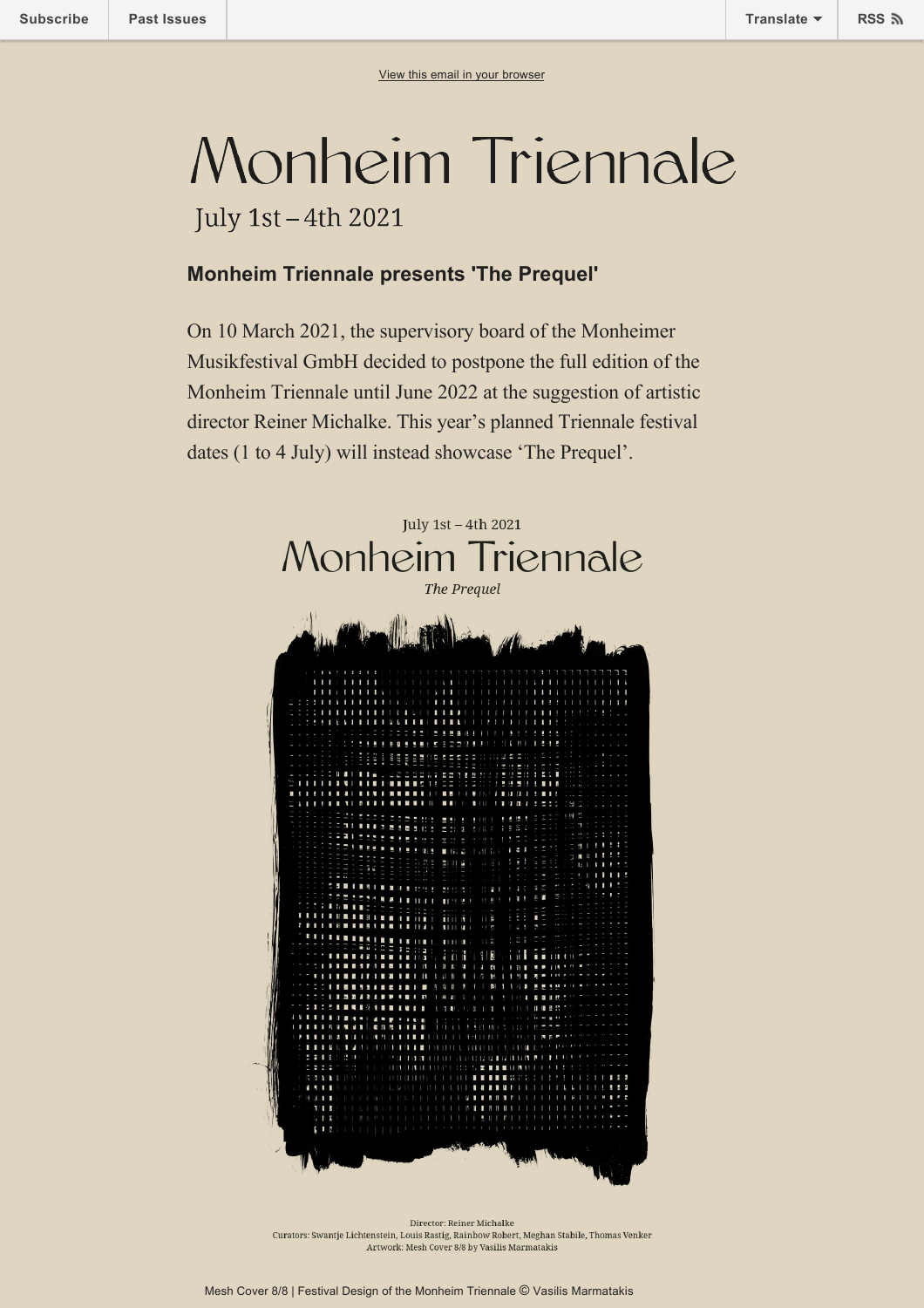This special Monheim Triennale edition – 'The Prequel' – will be attended exclusively by **[16 artists](https://www.monheim-triennale.de/en/artists)** who had been invited to present their dream projects and dream constellations in Monheim am Rhein. As it seems unlikely at this point that a full festival can be accommodated regarding the arrival, accommodation, and performances of more than 100 musicians from all over the world, we've decided to postpone the very first full edition of the Monheim Triennale for another year.

'The Prequel' is neither meant as a substitute nor a compromise. 'The Prequel' tells the story of how it could have been one year before the originally planned start of the festival in 2020: 16 artists coming together in Monheim am Rhein. They get to know each other, they get to know the city, they develop projects together and last but not least, they make music together. 'The Prequel' will be smaller than the originally planned Triennale edition for this year, but more refined, more intimate and with a unique artistic profile. 'The Prequel' will be a laboratory, a workshop, a think tank where the future is imagined.

In a best-case scenario, all 16 invited musicians will accept their invitation and we can open the event to several hundred guests – depending on international infection rates, regional hygiene regulations and travel restrictions at the time. In the worst case, the musicians will form a corona-compliant 'bubble' and 'The Prequel' will be held as a non-public exploratory lab for the 2022 edition of the Monheim Triennale. We will then document the results and possibly stream them online.

Previously purchased festival tickets remain valid for the 2022 edition. Alternatively, purchased tickets can be returned with a full refund of the purchase price. Everyone who chooses to keep their festival ticket until 2022 will be given free access to the public concerts of 'The Prequel', subject to the hygiene regulations at the time of these concerts. Whether we will offer any additional concert tickets for sale will be announced closer to the event date.

For further information and visual material on the festival, please visit **[www.monheim-triennale.de](http://www.monheim-triennale.de)**.